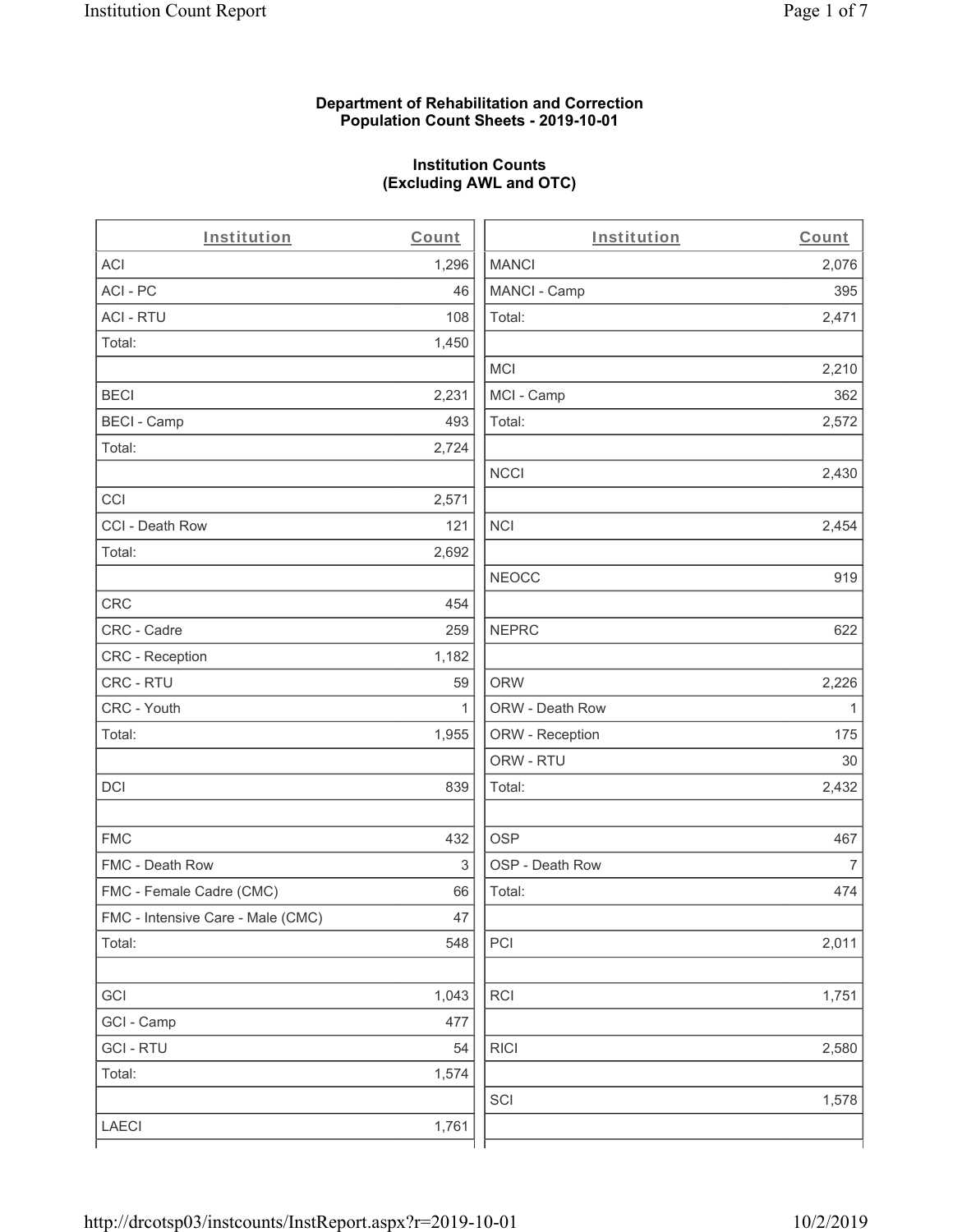|                          |       |                | <b>Total Population:</b><br>48,873 |
|--------------------------|-------|----------------|------------------------------------|
|                          |       |                |                                    |
| Total:                   | 2,265 | Total:         | 1,261                              |
| MACI - Minimum           | 1,222 | <b>WCI-RTU</b> | 30                                 |
| <b>MACI</b>              | 1,043 | <b>WCI</b>     | 1,231                              |
|                          |       |                |                                    |
| Total:                   | 1,545 | Total:         | 853                                |
| <b>LORCI - Reception</b> | 1,207 | TOCI - PC      | 84                                 |
| LORCI - Cadre            | 126   | <b>TOCI</b>    | 769                                |
| LORCI                    | 212   |                |                                    |
|                          |       | Total:         | 1,406                              |
| <b>LOCI</b>              | 2,205 | TCI - Camp     | 432                                |
|                          |       | <b>TCI</b>     | 974                                |
| Total:                   | 2,203 |                |                                    |
| LECI - Camp              | 193   | Total:         | 1,298                              |
| LECI                     | 2,010 | SOCF - RTU     | 61                                 |
|                          |       | <b>SOCF</b>    | 1,237                              |

\* The Total Population includes 30 Offenders with Reason Codes 30 & 31. \*\* The Total Population includes 37 Offenders with Reason Code 0A.

## **Male Population by Security Level (Include AWL and Exclude OTC)**

| Security Level         |                   | <b>Body</b> | <b>AWL</b> | $(-\text{OTC})$ | Total  |
|------------------------|-------------------|-------------|------------|-----------------|--------|
| <b>Total Level E</b>   |                   | 992         | 7          | 6               | 993    |
| Total Level 4          |                   | 1,669       | 14         | 14              | 1,669  |
| Total Level 3          |                   | 11,403      | 190        | 174             | 11,419 |
| Total Level 2          |                   | 16,816      | 221        | 160             | 16,877 |
| Total Level 1          |                   | 13,808      | 161        | 94              | 13,875 |
| <b>Total Death Row</b> |                   | 134         | 2          |                 | 135    |
|                        | <b>Total Male</b> | 44,822      | 595        | 449             | 44,968 |

#### **Female Population by Institution (Include AWL and Exclude OTC)**

| $\cdot$                  |             | $\overline{\phantom{a}}$ |        |       |
|--------------------------|-------------|--------------------------|--------|-------|
| Institution              | <b>Body</b> | AWL                      | (-OTC) | Total |
| DCI                      | 839         |                          |        | 843   |
| <b>FMC</b>               | 18          |                          |        | 22    |
| FMC - Female Cadre (CMC) | 66          |                          |        | 67    |
| <b>NEPRC</b>             | 622         | 16                       | 5      | 633   |
| <b>ORW</b>               | 2,225       | 44                       | 30     | 2,239 |
| ORW - Death Row          |             |                          |        |       |
|                          |             |                          |        |       |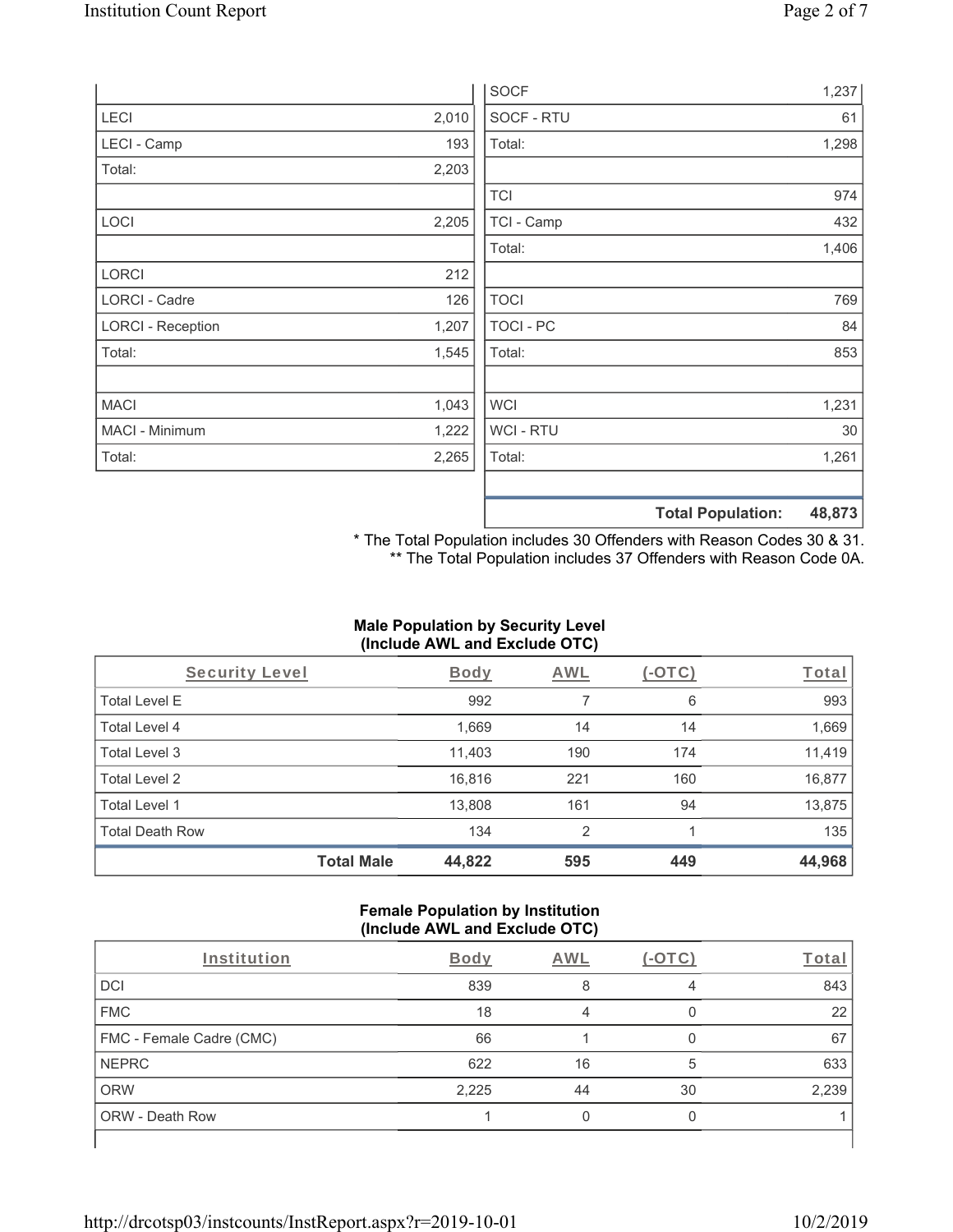| <b>ORW</b> - Reception |                          | 175    |     |     | 176    |
|------------------------|--------------------------|--------|-----|-----|--------|
| ORW - RTU              |                          | 30     |     |     | 30     |
|                        | <b>Total Female</b>      | 3,976  | 76  | 41  | 4,011  |
|                        |                          |        |     |     |        |
|                        | <b>Total Population:</b> | 48,798 | 671 | 490 | 48,979 |

#### **Male Population by Institution: Security Level 5 and E (Include AWL and Exclude OTC)**

| Institution     | Body                        | <b>AWL</b>          | (OTC)               | Total                     |
|-----------------|-----------------------------|---------------------|---------------------|---------------------------|
| ACI             | $\ensuremath{\mathsf{3}}$   | $\mathsf{O}\xspace$ | $\mathbf 0$         | $\ensuremath{\mathsf{3}}$ |
| <b>BECI</b>     | 1                           | $\boldsymbol{0}$    | $\mathbf 0$         | 1                         |
| CRC             | $\mathbf{1}$                | $\mathsf{O}\xspace$ | $\mathsf 0$         | $\mathbf{1}$              |
| CRC - Reception | $\mathbf 1$                 | $\boldsymbol{0}$    | $\mathbf 0$         | $\mathbf{1}$              |
| CRC - RTU       | $\overline{4}$              | $\boldsymbol{0}$    | $\mathsf 0$         | $\overline{4}$            |
| <b>FMC</b>      | $\sqrt{4}$                  | $\mathsf{O}\xspace$ | $\mathsf 0$         | $\overline{4}$            |
| GCI             | $\mathbf 1$                 | $\mathbf 0$         | $\mathsf{O}\xspace$ | $\mathbf{1}$              |
| LECI            | 12                          | $\mathbf 0$         | $\mathsf 0$         | 12                        |
| LORCI           | 1                           | $\boldsymbol{0}$    | $\mathsf 0$         | $\mathbf{1}$              |
| <b>MACI</b>     | 18                          | $\mathsf{O}$        | $\mathsf{O}\xspace$ | 18                        |
| <b>MANCI</b>    | 5                           | $\boldsymbol{0}$    | $\mathsf{O}\xspace$ | 5                         |
| <b>NEOCC</b>    | 10                          | $\mathbf 0$         | $\mathsf 0$         | $10$                      |
| OSP             | 340                         | $\mathbf 1$         | $\mathbf{1}$        | 340                       |
| RCI             | 10                          | $\boldsymbol{0}$    | $\mathsf 0$         | 10                        |
| SOCF            | 419                         | 4                   | 3                   | 420                       |
| <b>TCI</b>      | $\mathbf 1$                 | $\mathbf 0$         | $\mathbf 0$         | $\mathbf{1}$              |
| <b>TOCI</b>     | 142                         | $\mathbf 1$         | 1                   | 142                       |
| TOCI - PC       | 1                           | $\mathbf 0$         | $\mathsf{O}\xspace$ | $\mathbf{1}$              |
| <b>WCI</b>      | 13                          | $\mathbf 1$         | $\mathbf{1}$        | 13                        |
| WCI - RTU       | 5                           | $\boldsymbol{0}$    | $\mathsf 0$         | $\mathbf 5$               |
|                 | <b>Total Level 5</b><br>992 | $\overline{7}$      | $6\phantom{1}6$     | 993                       |

#### **Male Population by Institution: Security Level 4 (Include AWL and Exclude OTC)**

| Institution                       | Body | AWL | 'o <u>t</u> ar |
|-----------------------------------|------|-----|----------------|
| ACI                               | 6    |     |                |
| CRC                               |      |     |                |
| CRC - Reception                   |      |     |                |
| CRC - RTU                         | 15   |     | 15             |
| FMC - Intensive Care - Male (CMC) |      |     |                |
|                                   |      |     |                |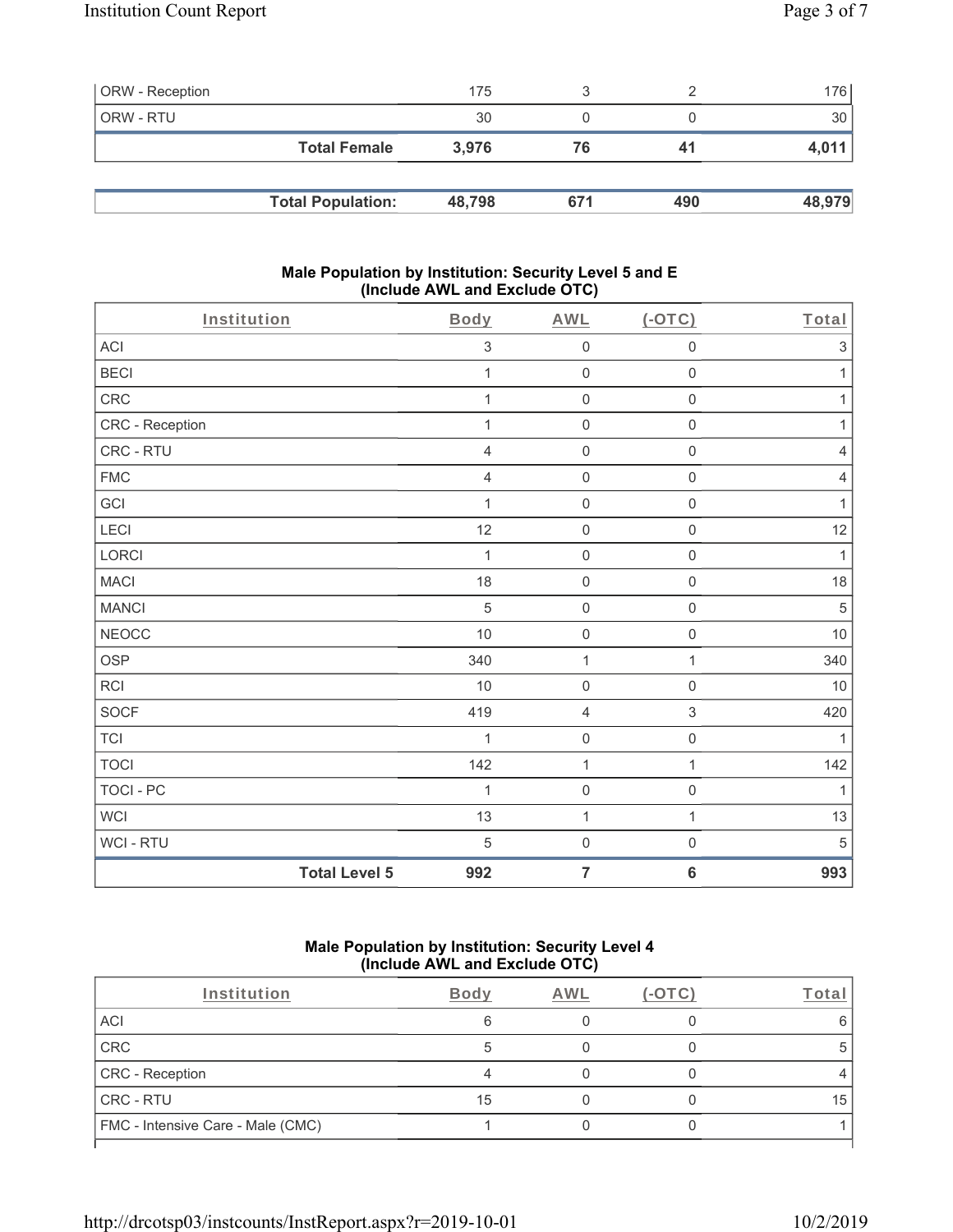| LAECI                    | 1                             | $\boldsymbol{0}$    | $\mathbf 0$         | $\mathbf{1}$        |
|--------------------------|-------------------------------|---------------------|---------------------|---------------------|
| LECI                     | 1                             | $\mathsf{O}\xspace$ | $\mathbf 0$         | 1                   |
| LOCI                     | $\mathbf 0$                   | 4                   | 4                   | $\mathsf{O}\xspace$ |
| LORCI                    | $\,6$                         | $\overline{2}$      | $\overline{2}$      | $\,6$               |
| <b>LORCI - Cadre</b>     | 1                             | $\mathbf 0$         | $\mathbf 0$         |                     |
| <b>LORCI - Reception</b> | $\mathbf 1$                   | $\mathbf 0$         | $\mathsf{O}\xspace$ |                     |
| <b>MACI</b>              | 15                            | $\mathbf 0$         | $\mathbf 0$         | 15                  |
| <b>MANCI</b>             | $10$                          | $\boldsymbol{0}$    | $\mathbf 0$         | $10$                |
| <b>NEOCC</b>             | $\overline{4}$                | $\boldsymbol{0}$    | $\mathbf 0$         | 4                   |
| OSP                      | 105                           | 0                   | $\mathbf 0$         | 105                 |
| RCI                      | 1                             | $\boldsymbol{0}$    | $\mathbf 0$         | 1                   |
| <b>SOCF</b>              | 795                           | 6                   | $6\,$               | 795                 |
| SOCF - RTU               | 61                            | $\mathsf{O}\xspace$ | $\mathbf 0$         | 61                  |
| <b>TOCI</b>              | 618                           | 1                   | 1                   | 618                 |
| TOCI - PC                | 15                            | $\mathsf{O}\xspace$ | $\mathbf 0$         | 15                  |
| WCI                      | $\overline{2}$                | $\mathsf{O}\xspace$ | $\mathbf 0$         | $\sqrt{2}$          |
| WCI - RTU                | $\overline{2}$                | 1                   |                     | $\overline{2}$      |
|                          | <b>Total Level 4</b><br>1,669 | 14                  | 14                  | 1,669               |

## **Male Population by Institution: Security Level 3 (Include AWL and Exclude OTC)**

| Institution                       | <b>Body</b>    | <b>AWL</b>       | $(-OTC)$         | Total   |
|-----------------------------------|----------------|------------------|------------------|---------|
| <b>ACI</b>                        | 19             | $\mathbf 0$      | 0                | 19      |
| ACI-PC                            | 10             | 0                | 0                | $10$    |
| CCI                               | 6              | $\mathbf 0$      | $\mathbf 0$      | 6       |
| CRC                               | 272            | 10               | 10               | 272     |
| CRC - Cadre                       | 34             | $\mathbf 0$      | $\mathbf 0$      | 34      |
| CRC - Reception                   | 645            | 23               | 23               | 645     |
| CRC - RTU                         | 40             | $\mathbf 0$      | $\mathbf 0$      | 40      |
| CRC - Youth                       | 1              | 1                | 1                | 1       |
| <b>FMC</b>                        | $\mathfrak{Z}$ | 1                | $\mathbf 0$      | 4       |
| FMC - Intensive Care - Male (CMC) | 6              | 0                | $\mathbf 0$      | $\,6\,$ |
| <b>LAECI</b>                      | 13             | 0                | $\boldsymbol{0}$ | 13      |
| LECI                              | 1,899          | 22               | 18               | 1,903   |
| <b>LORCI</b>                      | 57             | 59               | 58               | 58      |
| LORCI - Cadre                     | 6              | $\boldsymbol{0}$ | 0                | 6       |
| <b>LORCI - Reception</b>          | 821            | 0                | 0                | 821     |
| <b>MACI</b>                       | 891            | 3                | $\overline{2}$   | 892     |
| <b>MANCI</b>                      | 1,981          | $30\,$           | 25               | 1,986   |
| <b>MCI</b>                        | 1              | 0                | 0                | 1       |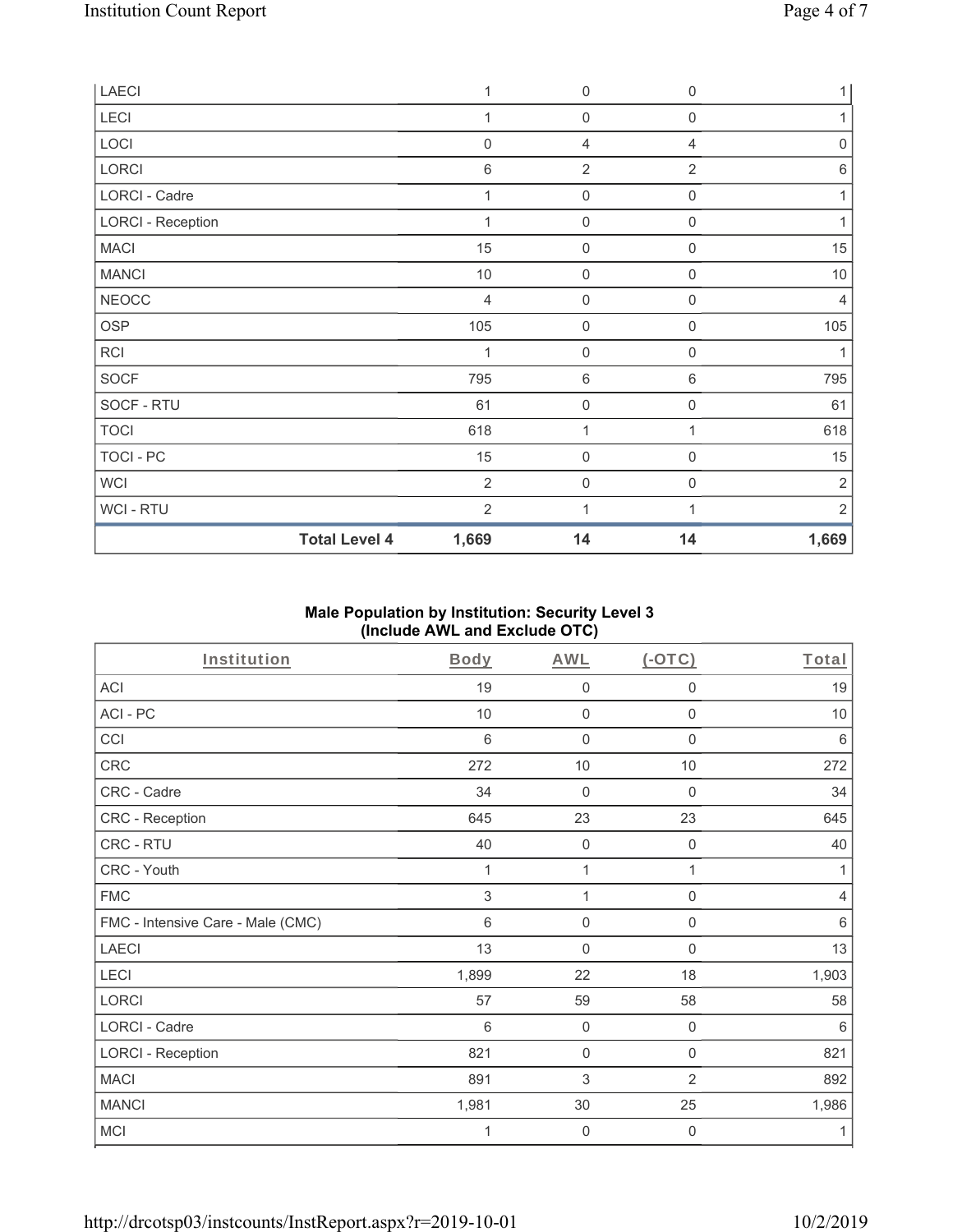| <b>NCCI</b>  |                      | $\,8\,$          | $\boldsymbol{0}$    | $\mathbf 0$      | $\,8\,$ |
|--------------|----------------------|------------------|---------------------|------------------|---------|
| <b>NCI</b>   |                      | 1                | 0                   | $\mathbf 0$      |         |
| <b>NEOCC</b> |                      | 896              | 4                   | 4                | 896     |
| <b>OSP</b>   |                      |                  | 0                   | $\mathbf 0$      |         |
| PCI          |                      | 41               | $\overline{2}$      | $\mathbf 0$      | 43      |
| RCI          |                      | 1,544            | 14                  | 14               | 1,544   |
| SCI          |                      | $\overline{2}$   | $\boldsymbol{0}$    | 0                | 2       |
| <b>SOCF</b>  |                      | 15               | $\boldsymbol{0}$    | $\mathbf 0$      | 15      |
| <b>TCI</b>   |                      | 911              | 11                  | $\boldsymbol{9}$ | 913     |
| <b>TOCI</b>  |                      | $\boldsymbol{9}$ | $\mathsf{O}\xspace$ | $\mathbf 0$      | 9       |
| TOCI - PC    |                      | 66               | $\boldsymbol{0}$    | $\Omega$         | 66      |
| <b>WCI</b>   |                      | 1,184            | 10                  | 10               | 1,184   |
| WCI-RTU      |                      | 20               | 0                   | $\mathbf 0$      | 20      |
|              | <b>Total Level 3</b> | 11,403           | 190                 | 174              | 11,419  |

#### **Male Population by Institution: Security Level 2 (Include AWL and Exclude OTC)**

| Institution                       | Body           | <b>AWL</b>          | $(-OTC)$            | Total          |
|-----------------------------------|----------------|---------------------|---------------------|----------------|
| <b>ACI</b>                        | 725            | 6                   | $\overline{2}$      | 729            |
| ACI-PC                            | 26             | $\mathbf 0$         | $\mathbf 0$         | 26             |
| <b>ACI - RTU</b>                  | 80             | $\mathbf{1}$        | $\mathbf{1}$        | 80             |
| <b>BECI</b>                       | 1,613          | 14                  | 12                  | 1,615          |
| <b>BECI - Camp</b>                | 1              | $\mathbf 0$         | $\mathbf 0$         | 1              |
| CCI                               | 2,003          | 14                  | $\boldsymbol{9}$    | 2,008          |
| <b>CRC</b>                        | 76             | $6\phantom{1}6$     | $6\phantom{1}$      | 76             |
| CRC - Cadre                       | 222            | $\mathbf 0$         | $\mathbf 0$         | 222            |
| CRC - Reception                   | 282            | $\,8\,$             | $\,8\,$             | 282            |
| <b>FMC</b>                        | $\overline{7}$ | $\mathsf{O}\xspace$ | $\mathbf 0$         | $\overline{7}$ |
| FMC - Intensive Care - Male (CMC) | 12             | $\mathbf 0$         | $\mathsf{O}\xspace$ | 12             |
| GCI                               | 396            | 3                   | 1                   | 398            |
| <b>GCI-RTU</b>                    | 42             | $\mathbf 0$         | $\mathbf 0$         | 42             |
| <b>LAECI</b>                      | 1,142          | 29                  | 23                  | 1,148          |
| <b>LECI</b>                       | 94             | $\mathbf 0$         | $\mathsf 0$         | 94             |
| LOCI                              | 1,335          | 15                  | $\boldsymbol{9}$    | 1,341          |
| <b>LORCI</b>                      | 127            | 17                  | 14                  | 130            |
| <b>LORCI - Cadre</b>              | 119            | $\mathbf 0$         | $\mathbf 0$         | 119            |
| <b>LORCI - Reception</b>          | 213            | $\mathbf 1$         | $\mathbf{1}$        | 213            |
| <b>MACI</b>                       | 118            | $\overline{2}$      | $\overline{2}$      | 118            |
| <b>MANCI</b>                      | 58             | $\overline{2}$      | $\mathbf{1}$        | 59             |
| <b>MCI</b>                        | 1,696          | $\,8\,$             | $\,6\,$             | 1,698          |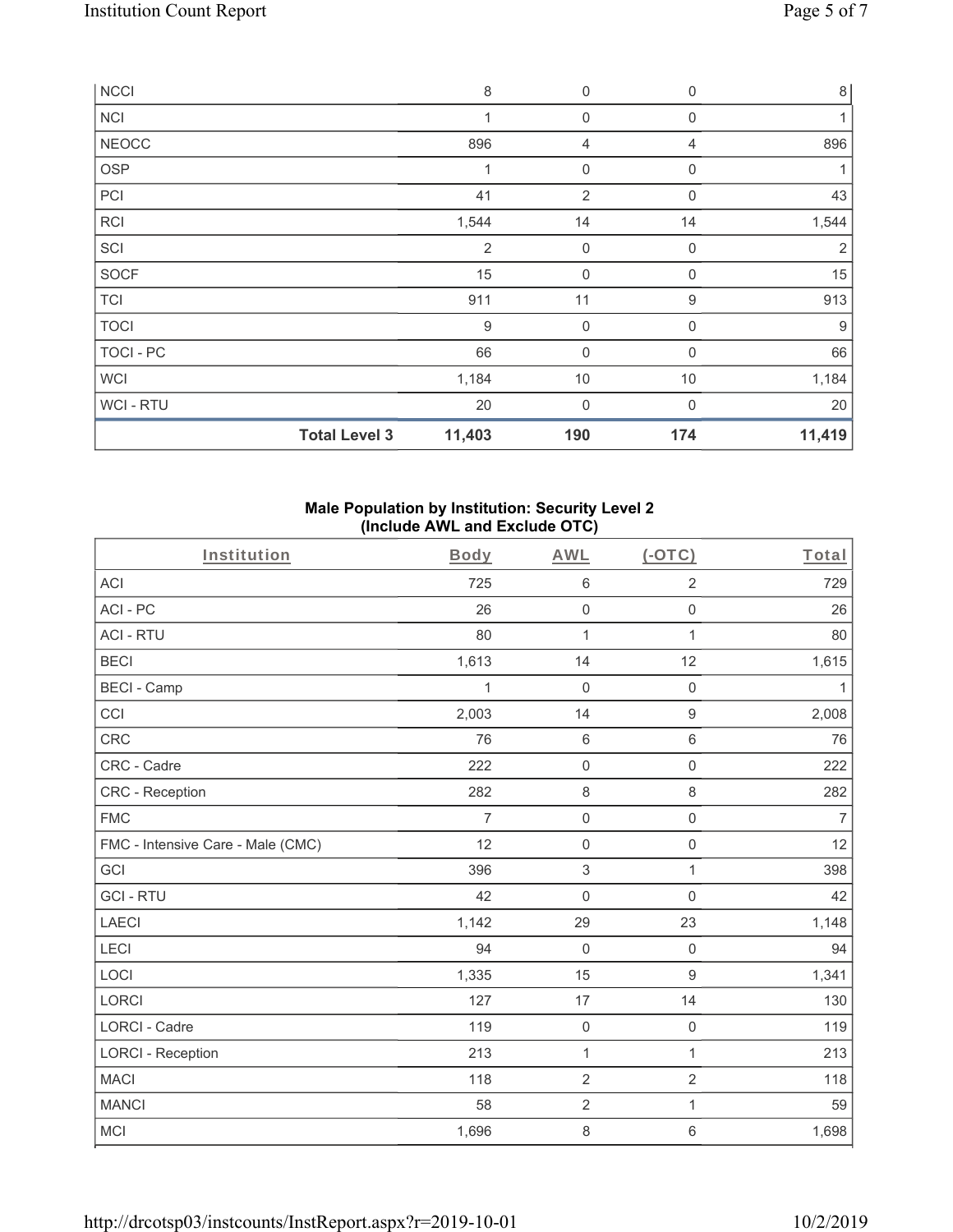|                  | <b>Total Level 2</b> | 16,816         | 221          | 160      | 16,877         |
|------------------|----------------------|----------------|--------------|----------|----------------|
| <b>WCI</b>       |                      | 32             | $\mathbf{0}$ | $\Omega$ | 32             |
| <b>TOCI - PC</b> |                      | 2              | $\mathbf 0$  | 0        | $\overline{2}$ |
| <b>TCI</b>       |                      | 16             | $\mathbf 0$  | 0        | 16             |
| SOCF             |                      | $\overline{7}$ | $\mathbf 0$  | $\Omega$ | $\overline{7}$ |
| SCI              |                      | 1,087          | 14           | 10       | 1,091          |
| <b>RICI</b>      |                      | 1,461          | 27           | 16       | 1,472          |
| <b>RCI</b>       |                      | 195            | $\mathbf 0$  | $\Omega$ | 195            |
| PC               |                      | 907            | 11           |          | 917            |
| NEOCC            |                      | 9              | $\mathbf 0$  | 0        | 9              |
| <b>NCI</b>       |                      | 1,573          | 27           | 24       | 1,576          |
| <b>NCCI</b>      |                      | 1,140          | 16           | 14       | 1,142          |

#### **Male Population by Institution: Security Level 1 (Include AWL and Exclude OTC)**

| Institution                       | Body           | <b>AWL</b>     | $(-OTC)$            | Total          |
|-----------------------------------|----------------|----------------|---------------------|----------------|
| <b>ACI</b>                        | 543            | $\overline{2}$ | $\overline{2}$      | 543            |
| ACI-PC                            | 10             | $\mathbf 0$    | $\mathsf 0$         | 10             |
| <b>ACI - RTU</b>                  | 28             | 0              | $\mathbf 0$         | 28             |
| <b>BECI</b>                       | 616            | 8              | 3                   | 621            |
| <b>BECI - Camp</b>                | 491            | $\mathbf{1}$   | 1                   | 491            |
| CCI                               | 561            | $\overline{2}$ | $\mathbf{1}$        | 562            |
| <b>CRC</b>                        | 39             | $\sqrt{2}$     | $\overline{2}$      | 39             |
| CRC - Cadre                       | 3              | $\mathbf 0$    | $\mathsf{O}\xspace$ | $\sqrt{3}$     |
| <b>CRC</b> - Reception            | 246            | $\overline{7}$ | $\overline{7}$      | 246            |
| <b>FMC</b>                        | 400            | $\overline{4}$ | $\mathbf 0$         | 404            |
| FMC - Intensive Care - Male (CMC) | 28             | $\mathbf 0$    | $\mathsf{O}\xspace$ | 28             |
| GCI                               | 646            | 13             | 6                   | 653            |
| GCI - Camp                        | 477            | $\mathbf{1}$   | $\mathbf 0$         | 478            |
| <b>GCI-RTU</b>                    | 12             | $\mathbf 0$    | $\mathbf 0$         | 12             |
| <b>LAECI</b>                      | 605            | $\,8\,$        | 6                   | 607            |
| <b>LECI</b>                       | $\overline{4}$ | $\mathbf 1$    | $\mathbf{1}$        | $\overline{4}$ |
| LECI - Camp                       | 193            | $\mathbf 0$    | $\mathsf{O}\xspace$ | 193            |
| LOCI                              | 870            | 5              | $\overline{2}$      | 873            |
| <b>LORCI</b>                      | 21             | 16             | 16                  | 21             |
| <b>LORCI - Reception</b>          | 171            | $\mathbf 0$    | $\mathbf 0$         | 171            |
| MACI - Minimum                    | 1,222          | 11             | 6                   | 1,227          |
| <b>MANCI</b>                      | 22             | 10             | 3                   | 29             |
| MANCI - Camp                      | 395            | $\overline{7}$ | $\overline{7}$      | 395            |
| <b>MCI</b>                        | 512            | $\overline{4}$ | $\overline{2}$      | 514            |